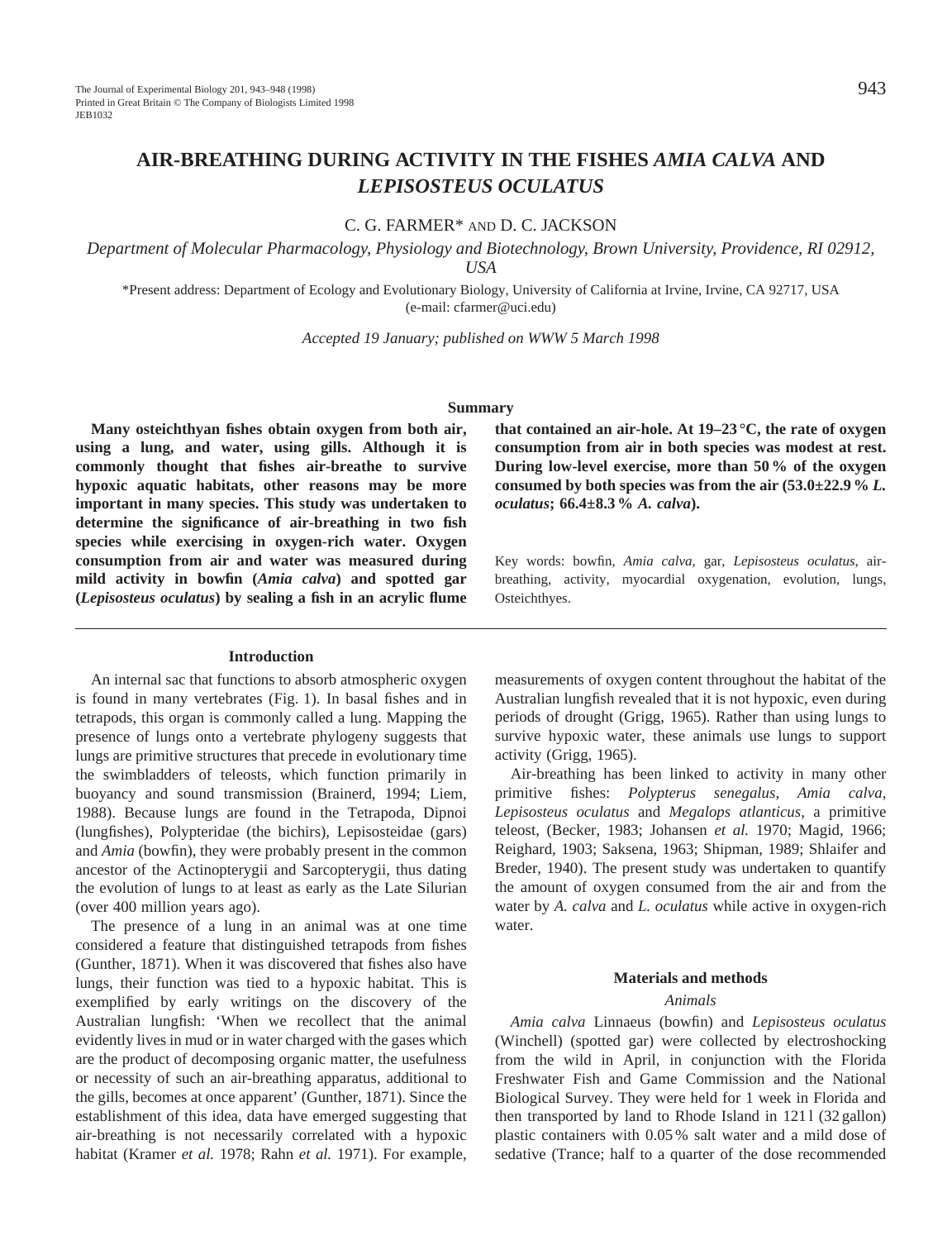

Fig. 1. Phylogenetic hypothesis of the relationships between extant fishes showing the presence or absence of lungs and a gas bladder (phylogeny based on Lauder and Liem, 1983).

by the manufacturer, Argent). The animals were housed indoors at  $24^{\circ}$ C in 9461 (250 gallon) tanks with recirculating, buffered (pH 7.5) water. The *A. calva* were separated to prevent fighting, while the *L. oculatus* were allowed access to all areas of the tanks. They were fed a diet of live goldfish, frozen smelts, frozen catfish, live earthworms and trout pellets. They were exposed to plant growth lights and fluorescent lights for a photoperiod of 14 h:10 h light:dark. Initial infestations of *Argulus*, a parasitic decapod, were treated with trichlorfon (5 mg l<sup>−</sup>1). Secondary bacterial infections were treated with the antibiotic oxytetracycline (2.64 mg l<sup>−</sup>1). The *A. calva* weighed approximately 1 kg and were approximately 30 cm long. The *L. oculatus* weighed approximately 300 g and were approximately 25 cm long.

#### *Training*

An animal was netted from the holding tank and placed in a flume (covered with a black cloth) that contained water from the holding tank. Ammonia levels were monitored regularly and were maintained below 0.01 p.p.m. The animal was left undisturbed for up to a week to acclimate to the new environment. Training began with swimming periods of approximately 20 min at slow speeds  $(0.5 \text{ m s}^{-1})$ . As the fish became accustomed to swimming in the flume, the duration of the training session was increased. The fish were not adept at finding the air-hole at higher speeds. They seemed confused and attempted to surface at other places in the flume. Hence, the swimming speeds were kept low so that the fish could easily find the air-box when desired. If the fish refused to swim and rested against the back of the flume, a mild electrical shock could be used to induce swimming.

### *Flumes*

Any method that stimulated movement in the fishes would allow oxygen consumption measurements at rest to be compared with activity. The experiments carried out by Grigg (1965) entailed placing a fish in a tank with a stir bar. The movement of the bar and the water caused the fish to swim. Other means could have been used to stimulate movement, e.g.

chasing the fish with a stick. Although a flume was used to stimulate activity, these studies were not locomotor studies and the fluid dynamics of the experimental apparatus was not a major concern. Furthermore, there was no attempt to find the maximum sustainable speeds of the fish  $(U_{\text{crit}})$ . The fish were swimming relatively slowly and could sustain this movement continuously for more than 2 h.

Two flumes were constructed out of 1.3 cm (1/2 inch) Plexiglas. One was used for the experiments on *A. calva* (Fig. 2) and was rectangular with inside dimensions of 213.4 cm×50.8 cm×25.4 cm and contained 275 l of water. A central Plexiglas divider 1.3 cm thick separated the channels. Concentric, semi-cylindrical plastic wave guides directed the water around the ends of the central divider. A plastic grid was glued into one of the channels to create a swimming chamber 121.9 cm×25.4 cm×25.4 cm. At the back of the swimming channel, a metal grid was connected to a variable d.c. power supply that could be used to induce swimming. Over the swimming chamber, the lid was cut to form an air-breathing hole and a triangular covering of plexiglas was sealed over this



Fig. 2. Schematic diagram of the flume used to measure oxygen consumption from air and water in *Amia calva.* Dimensions are in cm.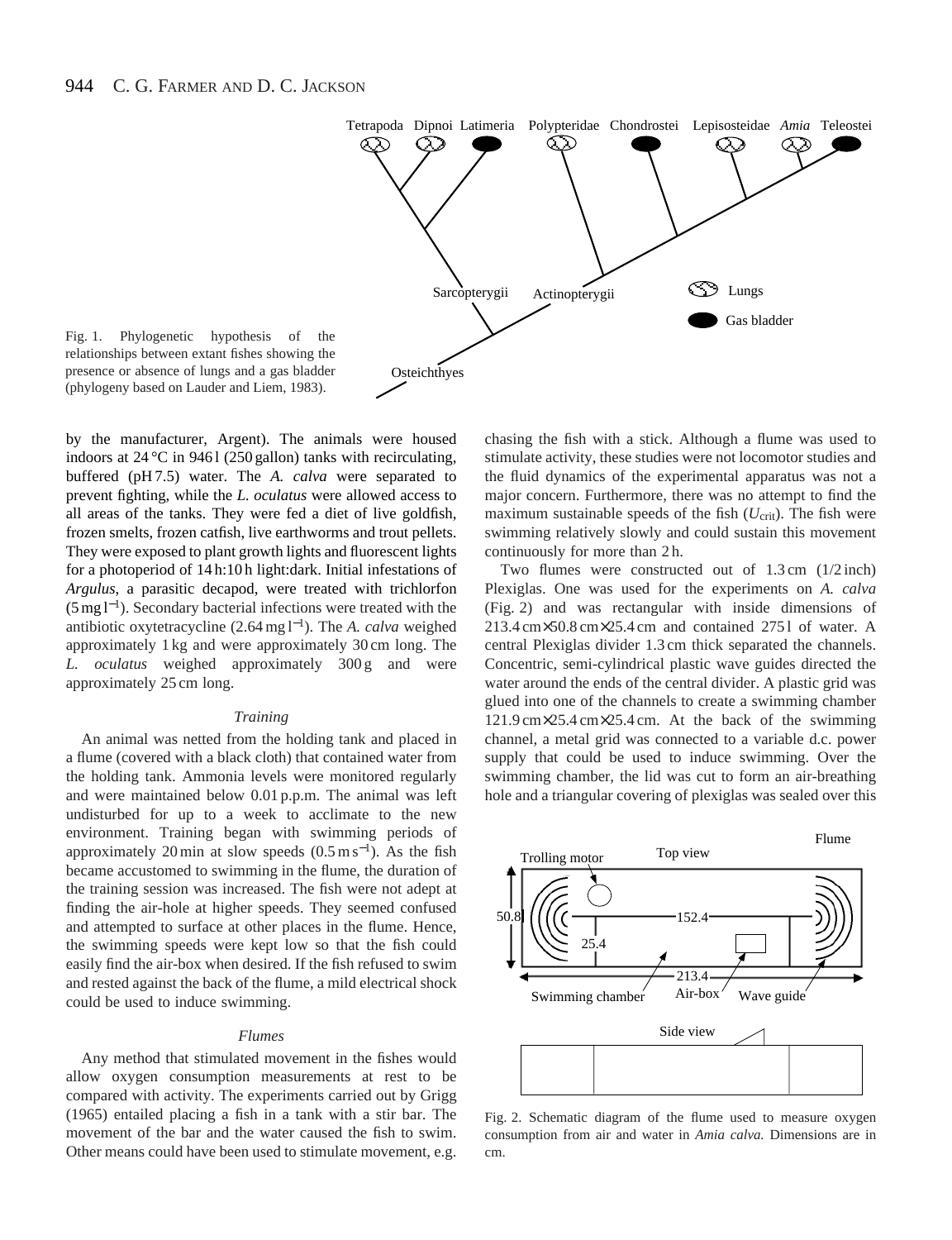hole. The air-box dimensions were 20.3 cm×15.2 cm×5.1 cm. Rubber weather-stripping was glued to the rim of the flume and brass buckles, attached with screws to the Plexiglas, were used to pull the lid tight against the weather-stripping. This construction produced a sealed system in which the circulating water was exposed to air only in the relatively small area of the breathing hole.

One end of the flume was raised 1.3 cm above the other so that gas bubbles that escaped from the air-hole would migrate to points where they could be collected through aquarium valves into glass syringes. A battery-powered trolling motor was used to move the water. The water speeds achievable with this motor ranged from  $0.5$  to  $1.1 \text{ m s}^{-1}$ . Water speed was measured in the middle of the swimming chamber using an electromagnetic flow meter (model 2000; Marsh-McBirney). There were no stagnant regions where the fish could remain stationary.

A second flume was constructed for *L. oculatus*. The design was the same as above, except that the inside dimensions of the flume were 121.9 cm×30.5 cm×15.2 cm and the flume held a volume of 56.6 l. The air-box was 20.3 cm×14.6 cm×5.1 cm. Additionally, a smaller trolling motor was used.

# *Oxygen consumption from water*

To measure oxygen consumption from water, a peristaltic pump (Sigmamotor T8) continuously pulled water from the flume through tubing (Tygon) into a Plexiglas holder that contained an oxygen electrode (YSI electrode connected to an OM 200 meter). The water was returned to the opposite side of the flume. Humidified nitrogen- and air-saturated water were used to calibrate the electrode, and periodic checks of the calibration were performed during the experiment.

#### *Oxygen consumption from air*

Air was pulled by a pump (Applied Electrochemistry; R2 flow control unit) through the air-box into a glass tube containing Drierite (anhydrous calcium sulfate) and then through an oxygen analyzer (N-22M; Applied Electrochemistry). The rate of flow of air through the box was measured using a precision bore flowmeter (Lab Crest Division). Both *A. calva* and *L. oculatus* tend to exhale as they break the surface of the water (Deyst and Liem, 1985; Rahn *et al.* 1971). This exhalation into the air-hole diluted the oxygen flowing through the box, which caused a decrease in the percentage of oxygen flowing through the analyzer. The Fick principle was used to calculate the oxygen consumed from the air; this equation is as follows:

$$
\dot{V}_{\text{O}_2} = ([\text{O}_2]_{\text{in}} - [\text{O}_2]_{\text{out}}) \times \text{airflow},
$$

where  $\dot{V}_{\text{O}_2}$  is the rate of oxygen consumption from the air by the fish,  $[O_2]$ <sub>in</sub> is the concentration of oxygen of the air flowing into the box,  $[O_2]_{out}$  is the concentration of oxygen of the air flowing out of the box and airflow is the flow of air through the box.

Gases that escaped into the flume from the air-hole were collected through aquarium valves by syringe and injected back into the air-hole.

# *Experimental protocol*

The terms activity, exercise, movement, swimming, etc., are used throughout this paper to indicate a fish that is not staying still. They are not used in a quantitative manner (i.e. exercise does not imply a greater or lesser degree of movement than activity, etc.).

Preliminary experiments were carried out to determine whether sufficient rates of air-breathing occurred during activity to warrant construction of the flumes and further investigation. Six *A. calva* were monitored in an open flume. A fish was observed at rest for at least 1 h, then the fish swam for 20 min intervals at progressively higher speeds until exhausted or until all flume speeds had been monitored. The number of times the fish surfaced, presumably to breathe, was recorded and the events were averaged over that 20 min period.

To monitor oxygen consumption during swimming in welloxygenated water, the aquatic partial pressure of oxygen in the sealed flume was increased by approximately 666.5–1333 Pa (5–10 mmHg) above air-saturation by diverting some of the water from the flume into a bucket, where an air-stone was used to send bubbles of oxygen through the water. This supersaturated water was returned to the flume. Elevation of oxygen levels at the beginning of the experiment ensured that the water would be close to air-saturated during the exercise period. Attempts were made to minimize disturbance of the fish during this procedure. Once the oxygen level had been increased, oxygen consumption from air and water was measured for at least 1 h while the fish was resting. At the end of this time, the trolling motor was turned on and the *A. calva* swam for at least 1 h at a flume speed of 0.5 m s<sup>−</sup>1. The *L. oculatus* swam for 1 h at a slower speed, approximately  $0.3 \text{ m s}^{-1}$ . Although data were collected for only 1 h, the fish were able to maintain these speeds for more than twice this period. After 1 h of swimming, the trolling motor was turned off and the fish was monitored for a recovery period of at least 1 h. The fish was then removed from the flume, and the experiment was repeated to control for oxygen consumption from the water by bacteria and for diffusion across the air–water interface.

# **Results**

Preliminary experiments revealed a relationship between the frequency of breathing of *A. calva* and swimming speed. At 15 °C in well-oxygenated water, none of the six fish examined took a breath in over 1 h of observation while at rest. During exercise, the period between surfacing events grew shorter as the fish swam faster (Fig. 3). The fish surfaced more frequently at the end of the 20 min period than at the beginning. By the end of the 20 min period at the highest speeds, some fish surfaced as frequently as twice a minute. Furthermore, it was noted that fish that air-breathed frequently could sustain activity for a longer period than those that did not. For example, surfacing events were reduced at higher speeds in fish number 3. Concomitant with this reduction was a poor swimming performance, with the fish losing balance and rolling on its side, indicating it was exhausted. In contrast, after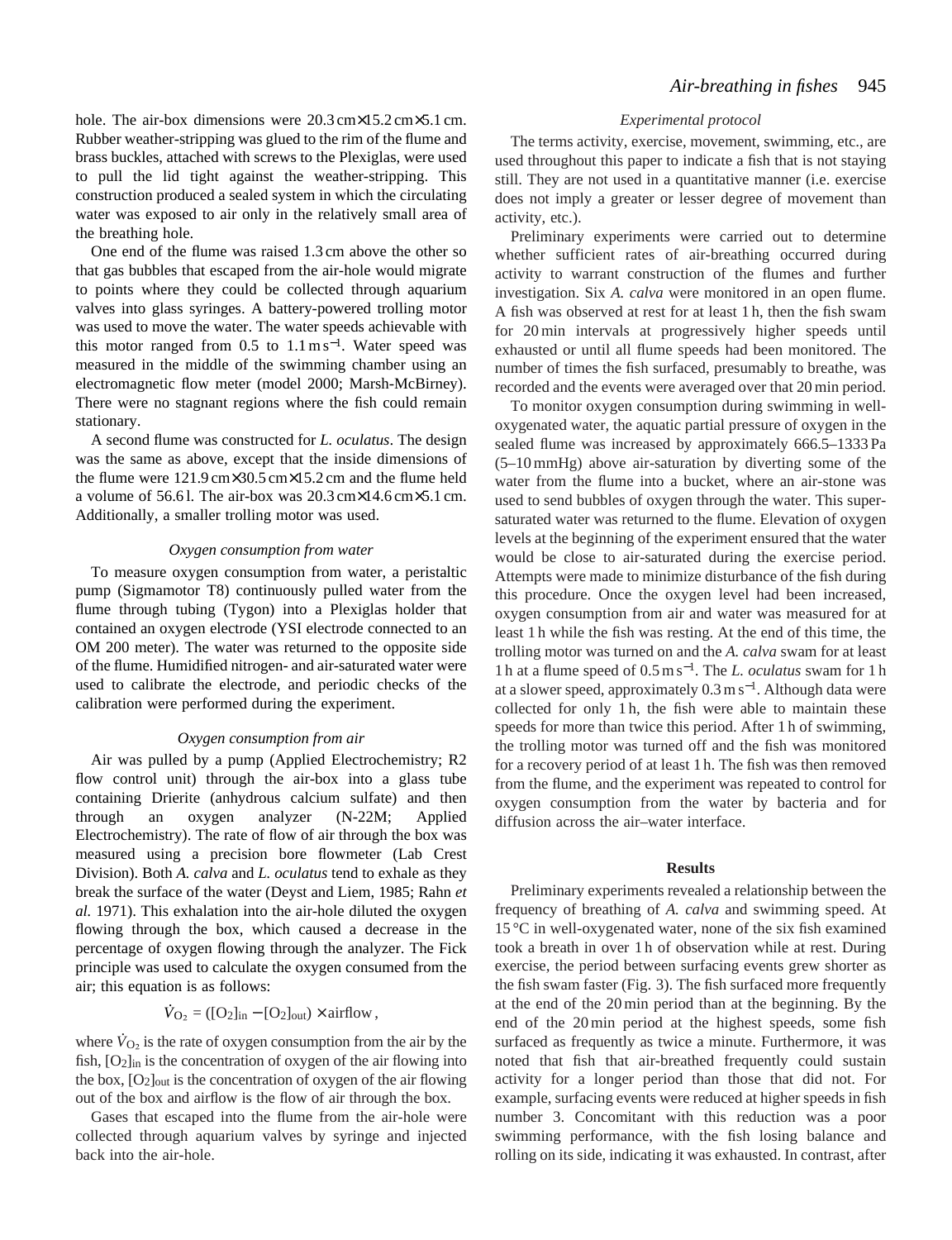

Fig. 3. The frequency of surfacing events, presumed to indicate airbreaths, as a function of flume speed for *Amia calva* swimming in an open flume at 15 °C. The fish were observed at rest for over 1 h. During this time, none of the six fish surfaced. The flume was then started at the lowest speed, and the number of times the fish surfaced during a 20 min interval was recorded and averaged over that interval. The speed was increased for another 20 min period until the fish showed signs of exhaustion or all flume speeds had been reached. In general, the faster the fish swam, the more frequently they surfaced.

swimming for 20 min at the highest speed, fish number 5 showed no signs of fatigue.

Even though they were at warmer temperatures (19–23  $^{\circ}$ C), the *A. calva* in the sealed flume rarely air-breathed at rest, consuming oxygen at an average rate of  $0.81\pm0.314$  ml O<sub>2</sub> min<sup>-1</sup> kg<sup>-1</sup> (STD) from water and 0.15±0.331 ml O2min−<sup>1</sup> kg−<sup>1</sup> (mean ± S.D., *N*=5) from air. During activity, the fish often did not take a breath for the first 10–15 min of the exercise period, but then air-breathed regularly, consuming oxygen at a significantly faster rate from air  $(2.65\pm0.708 \text{ ml O}_2 \text{ min}^{-1} \text{ kg}^{-1})$  than at rest (mean  $\pm$  s.D.,  $N=5$ ;  $P \le 0.001$ ; paired *t*-test). Fig. 4 shows a sample of data obtained from a single *A. calva* during an exercise trial.



Fig. 4. Sample data from an *Amia calva* swimming in a sealed flume at 19–23 °C. (A) The partial pressure of oxygen  $(P<sub>O2</sub>)$  of the water in the flume. The regions marked AS indicate the electrode reading when air-saturated water was pumped through the electrode chamber. This water, as well as humidified nitrogen gas, was circulated before, after and sometimes during the experiments to monitor drift in the electrode. (B) The percentage oxygen in the air flowing through the air-box. The initial deflection in the trace was due to the flow control unit being turned on. The oxygen electrode was calibrated to read 20.95 % with room air, and the air-hole was then sealed. The deflections of the trace during exercise correspond to air-breaths. As the fish exhaled nitrogen into the air-box, the oxygen was diluted. *A. calva* often spit out water while taking a breath (Randall *et al.* 1981). The large spike approximately one-third of the way through the exercise period is due to a particularly good shot that caused some of this water momentarily to interrupt the flow of air through the tubing.

Fig. 4A shows the aquatic partial pressure of oxygen in the flume. Fig. 4B shows the percentage of oxygen in the air-box. During the hour or so of rest that was monitored, the fish did not air-breathe. The downward deflections in Fig. 4B during the exercise period represent breaths. As nitrogen was exhaled into the air-hole, the ratio of oxygen reaching the meter decreased. None of the fish was found to air-breathe during recovery. A similar pattern of air-breathing was observed in *L. oculatus*. Resting fish consumed oxygen from the water at a mean rate of  $0.62 \pm 0.067$  ml O<sub>2</sub>min<sup>-1</sup> kg<sup>-1</sup> and from air at 0.01±0.012 ml O2min−<sup>1</sup> kg<sup>−</sup>1 (mean ± S.D., *N*=4). During activity, the rate of oxygen consumption from air  $(0.87±0.720 \text{ ml } O_2 \text{ min}^{-1} \text{ kg}^{-1})$  was significantly greater than at rest (*P*=0.029; Mann–Whitney rank sum test). Data for rates of oxygen consumption from water and from air for *A. calva* and *L. oculatus* are reported in Table 1.

There was no correlation between the partial pressure of oxygen in the water and aerial oxygen consumption either during rest or exercise. For example, the *A. calva* that consumed the least amount of oxygen from air during exercise was swimming in water with a lower partial pressure of oxygen than the *A. calva* that consumed the greatest amount of oxygen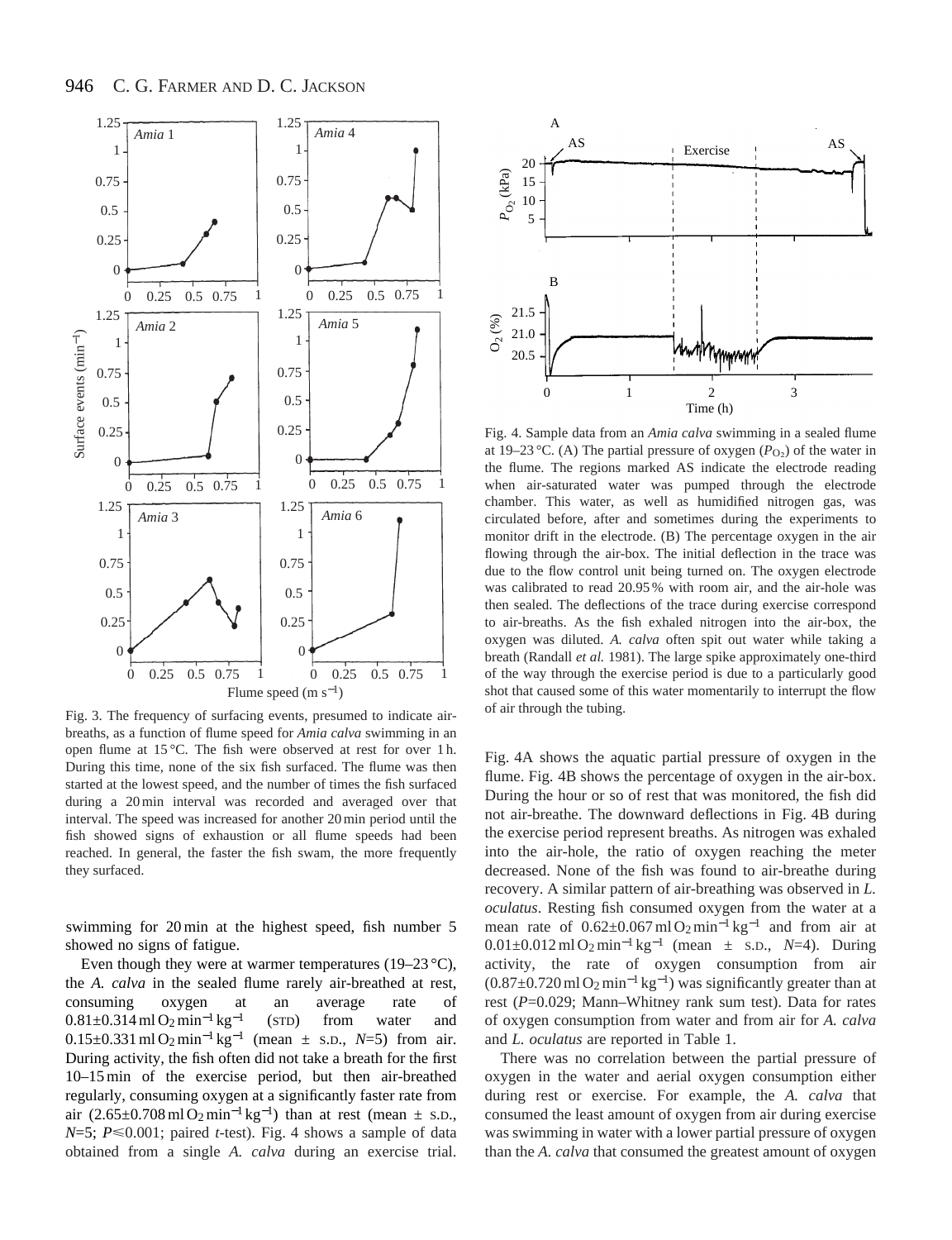|                                                                                  | Rest           |       |       |                 | Exercise |       |       |                 |
|----------------------------------------------------------------------------------|----------------|-------|-------|-----------------|----------|-------|-------|-----------------|
|                                                                                  | Air            | Water | Total | Air %           | Air      | Water | Total | Air %           |
| Lepisosteus oculatus 1                                                           | 0.02           | 0.59  | 0.61  | 3               | 0.31     | 0.93  | 1.24  | 25              |
| Lepisosteus oculatus 2                                                           | 0.02           | 0.57  | 0.59  | 4               | 0.52     | 0.48  | 1.00  | 52              |
| Lepisosteus oculatus 3                                                           | $\theta$       | 0.72  | 0.72  | $\mathbf{0}$    | 0.74     | 0.62  | 1.36  | 54              |
| Lepisosteus oculatus 4                                                           | $\overline{0}$ | 0.61  | 0.61  | $\Omega$        | 1.92     | 0.45  | 2.37  | 81              |
| Mean $\pm$ s.D.                                                                  |                |       |       | $1.7 \pm 2.1$   |          |       |       | $53.0 \pm 22.9$ |
| Amia calva 1                                                                     | $\theta$       | 1.10  | 1.10  | $\Omega$        | 2.47     | 1.20  | 3.67  | 67              |
| Amia calva 2                                                                     | $\Omega$       | 0.52  | 0.52  | $\Omega$        | 2.78     | 1.34  | 4.12  | 68              |
| Amia calva 3                                                                     | $\Omega$       | 0.52  | 0.52  | $\Omega$        | 1.85     | 0.88  | 2.73  | 68              |
| Amia calva 4                                                                     | $\Omega$       | 1.18  | 1.18  | $\Omega$        | 2.40     | 2.07  | 4.47  | 53              |
| Amia calva 5                                                                     | 0.74           | 0.74  | 1.44  | 50              | 3.77     | 1.18  | 4.95  | 76              |
| Mean $\pm$ s.D.                                                                  |                |       |       | $10.0 \pm 22.4$ |          |       |       | $66.4 \pm 8.3$  |
| Rates of oxygen consumption are given in ml min <sup>-1</sup> kg <sup>-1</sup> . |                |       |       |                 |          |       |       |                 |

Table 1. *Rates of oxygen consumption from gills and lungs at 19–23 °C*

from air. The partial pressure of oxygen in the water at the beginning of the exercise period varied between 19.3 kPa (145 mmHg) and 20.7 kPa (155 mmHg), depending on the partial pressure in the water when the flume was sealed, the length of rest monitored and the rate of oxygen consumption during resting. The aquatic partial pressure of oxygen during the experiments was always greater than 17.3 kPa (130 mmHg).

#### **Discussion**

Air-breathing during exercise in oxygen-rich water is important to both *A. calva* and *L. oculatus*, while playing a smaller role during rest. Consistent with previous observations of *A. calva* at low temperatures (Johansen *et al.* 1970), these fish rarely air-breathed at rest. However, when swimming vigorously, some fish surfaced to breathe as often as twice a minute. The more intense the exercise, the more frequently the fish rose to the surface. Although increasing temperature increases the rate of air-breathing in *A. calva* (Johansen *et al.* 1970), in the present study at warm temperatures (19–23 °C), resting fish still rarely air-breathed. For only one of the five *A. calva* studied, lung ventilation provided 50 % of the oxygen consumed. However, this fish had a resting rate of oxygen consumption that was considerably higher than those of the other fish studied. This may indicate that the animal was not truly resting, but was swimming in the flume. The rates of resting pulmonary oxygen consumption found for *A. calva* at 19–23 °C are in agreement with the data Randall *et al.* (1981) but are slightly lower than values reported by Johansen *et al.* (1970). *L. oculatus* also increase air-breathing with temperature (Rahn *et al.* 1971; Smatresk and Cameron, 1982*a*,*b*). However, during rest in the present study at relatively warm temperatures (19–23 °C), they extracted a minor percentage of their oxygen from air. The resting rates of pulmonary oxygen consumption reported here for *L. oculatus* are lower than those reported by Smatresk and Cameron (1982*a*). Although attempts were made to accustom the fish to

the flume, it is an unnatural environment that may have provoked a diving reflex. However, if a diving reflex were a factor in inhibiting air-breathing during rest, it would presumably have continued to inhibit air-breathing during activity. However, activity increased the rate of pulmonary oxygen consumption for both species; during slow swimming, the fish consumed a majority of their oxygen from the lung, rather than from the gill. Thus, the increased rate of airbreathing seen during exercise for all fish examined probably indicates an increased drive to breathe.

In a natural setting, lung ventilation in *A. calva* and *L. oculatus* may be more important in support of activity than for survival in hypoxic habitats. Unlike activity, hypoxia is not a strong stimulus to air-breathe in either genus. In numerous observations of *L. oculatus*, Rahn *et al.* (1971) found no correlation between the partial pressure of oxygen in the water and the breathing interval. Furthermore, Johansen *et al.* (1970) noted that the partial pressure of oxygen in cold  $(10^{\circ}C)$  water dropped to as low as 5.3 kPa (40 mmHg) before some *A. calva* were motivated to air-breathe. *A. calva* respond to hypoxia by increasing rates of gill ventilation until the hypoxia becomes extreme (Johansen *et al.* 1970). Of course, these fish obtain oxygen from the air when it is scarce in the water, but it is unclear how important this ability is in their natural environment. In contrast, field observations link air-breathing to times of activity, such as spawning and feeding, in both *A. calva* and *L. oculatus* (Becker, 1983; Reighard, 1903; Saksena, 1963).

The findings that these fish air-breathe when active is in keeping with similar observations of other fish: the lungfish *Neoceratodus forsteri* (Grigg, 1965), a primitive polypterid, *Polypterus senegalus* (Magid, 1966), and a primitive elopomorph, *Megalops atlanticus* (Shlaifer and Breder, 1940). However, the reason that fish air-breathe when in oxygen-rich water is not understood. Limitations of oxygen uptake through the gills and osmoregulatory stresses associated with gill ventilation could play a role (Packard, 1974; Shipman, 1989). It is also possible that air-breathing in these species (*A. calva*,